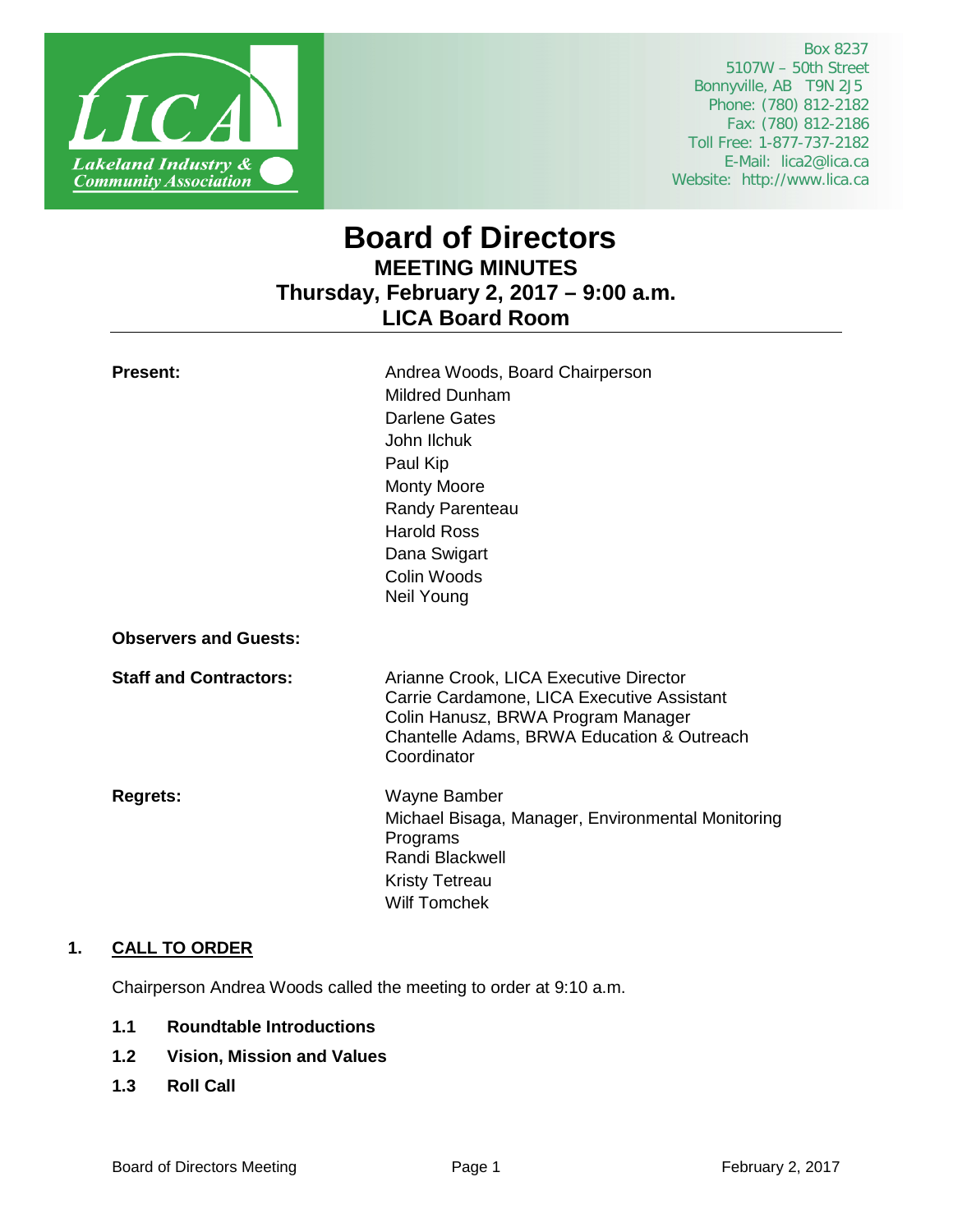# **2. APPROVAL OF AGENDA**

**#1 Moved by Harold Ross AND RESOLVED that the February 2, 2017 Agenda be amended to include:**

- **4.1 LICA Organizational Structure (renumbered from 5.2 LICA Organizational Structure)**
- **4.2 LICA Bylaws (renumbered from 4.1 LICA Bylaws)**
- **4.3 LICA's Operating & Projects Budgets 2017-2019 (renumbered from 4.2 LICA's Operating & Projects Budgets 2017-2019)**
- **5.2 Oil Sands Monitoring (OSM) Project Update (renumbered from 5.3 Oil Sands Monitoring (OSM) Project Update)**

**and, that the February 2, 2017 Agenda be approved, as amended.**

# **3. APPROVAL OF MINUTES**

**#2 Moved by Dana Swigart AND RESOLVED that the Minutes of the Board of Directors Meeting of December 1, 2016 be approved, as presented.**

# **4. ITEMS FOR DECISION**

# **4.1 LICA Organizational Structure**

Andrea presented the LICA Organizational Structure, and asked for any final recommendations or changes towards the document.

**#3 Moved by Dana Swigart AND RESOLVED that the layout of the LICA Organizational Structure works, just to resort the list of Board of Directors into the headings of Community, Industry, Government, and Observer positions, and to be presented at the Special Meeting/AGM April 20, 2017 to be considered by the membership for approval.**

**#4 Moved by Monty Moore AND RESOLVED that there be funds allocated to have this document professionally drafted to present to the LICA membership and other Stakeholders in advance of the Special Meeting/AGM on April 20, 2017.**

# **4.2 LICA Bylaws**

**#5 Moved by Harold Ross AND RESOLVED that LICA's Bylaws, be reviewed by the Governance Committee and that such revisions be presented to the Board of Directors at the next meeting in preparation of the LICA Special Meeting/Annual General Meeting April 20, 2017 at which point the revised Bylaws would be considered by the membership for approval.**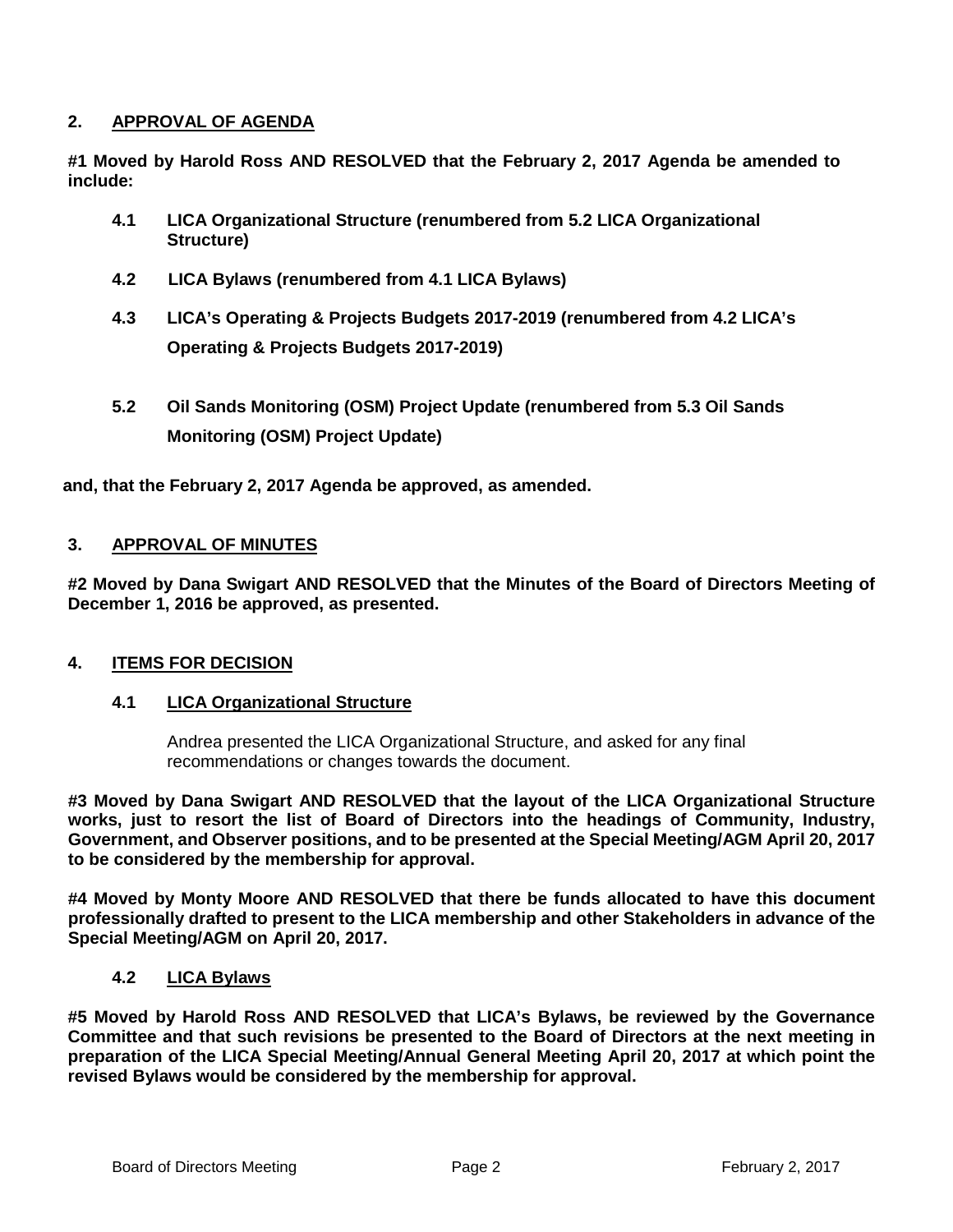# **4.3 LICA's Operating & Projects Budgets 2017 -2019**

## **4.3.1 Revised 2017 LICA Consolidated Budget**

Arianne reviewed the Revised 2017 LICA Consolidated Budget with the Board of Directors.

**#6 Moved by Darlene Gates AND RESOLVED that the Revised 2017 LICA Consolidated Budget dated January 17, 2017 in the amount of \$307,580.00 be approved, reflecting a decrease of \$16, 370.00 in operating costs.**

## **5. ITEMS FOR DISCUSSION ON UPCOMING DECISIONS**

## **5.1 2017 Bonnyville Oil & Gas Show**

Arianne informed the Board of Directors that LICA has registered for the Bonnyville Oil & Gas Show on June 21-22, 2017; indicating that Michael Bisaga, Colin Hanusz, and Chantelle Adams, will be contacted to see if they could attend the booth along with a LICA staff member.

## **5.2 Oil Sands Monitoring (OSM) Project Update**

## **5.2.1 OSM Report – January, 2016**

Arianne reviewed a report that Michael Bisaga had sent in, indicating the revamp of the Quality Assurance Plan (QAP) has been started; also pointing out that Alberta Environment and Parks is working towards making the QAP more electronically friendly.

## **6. PRESENTATIONS**

## **6.1 Airshed Zone Report**

## **6.1.1 Airshed Zone Meeting Minutes of November 30, 2016**

The Airshed Zone minutes of November 30, 2016, were reviewed by the Board of Directors.

## **6.1.2 Projects and Operations Update – January, 2017**

Arianne reviewed the report that Michael sent in, indicating LICA's Airshed Zone has teamed up with Peace River Air Monitoring Program (PRAMP), Alberta Capital Airshed Alliance (ACAA), and the Alberta Airsheds Council (AAC) to achieve the redevelopment of each organizations websites. A working draft of the website will be ready by March of this year.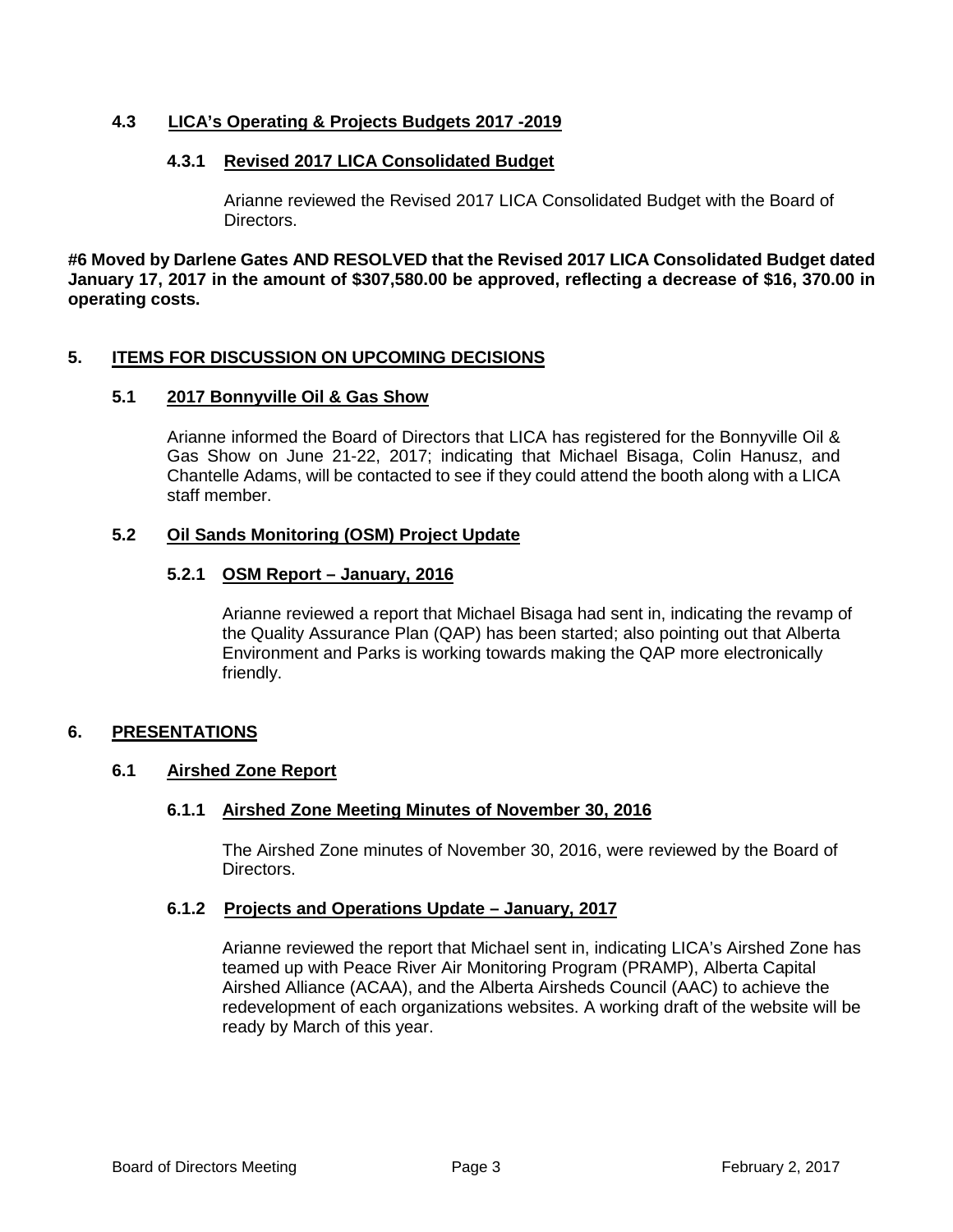Michael, in his report, also informed the Board that AEP is anticipating grant applications from Airsheds, including LICA for knowledge translation, engagement, and outreach, as well as core operating funding as needed. Michael will pursue this grant for future activities.

Michael also indicated his willingness to work with LICA Staff to attempt to secure funding through this grant, of which the Board was agreeable.

# **6.2 BRWA Report**

## **6.2.1 BRWA Meeting Minutes of January 10, 2017**

The BRWA Meeting Minutes from January 10, 2017, were reviewed by the Board of Directors.

## **6.2.2 Projects and Operations Update – January, 2017**

Colin Hanusz, BRWA Project Manager, and Chantelle Adams, BRWA Education and Outreach Coordinator, gave an update on Projects and Operations to the Board of Directors.

## **7. FOR INFORMATION ONLY (FIO)**

## **7.1 Board Chairperson's Report**

Chairperson Andrea Woods provided her report for December, 2016 to January, 2017.

## **7.2 Executive Director's Report**

The Board of Directors reviewed the Executive Director, Arianne Crook's report for January, 2017.

# **7.3 Table Officers (TOs) Report**

No Report.

## **7.4 Education & Information Committee (EIC)**

## **7.4.1 EIC Meeting Minutes – January 18, 2017**

The EIC Minutes of January 18, 2017 were reviewed by the Board of Directors.

## **7.4.2 EIC Expenses 2016**

Board members reviewed EIC Expenses for 2016.